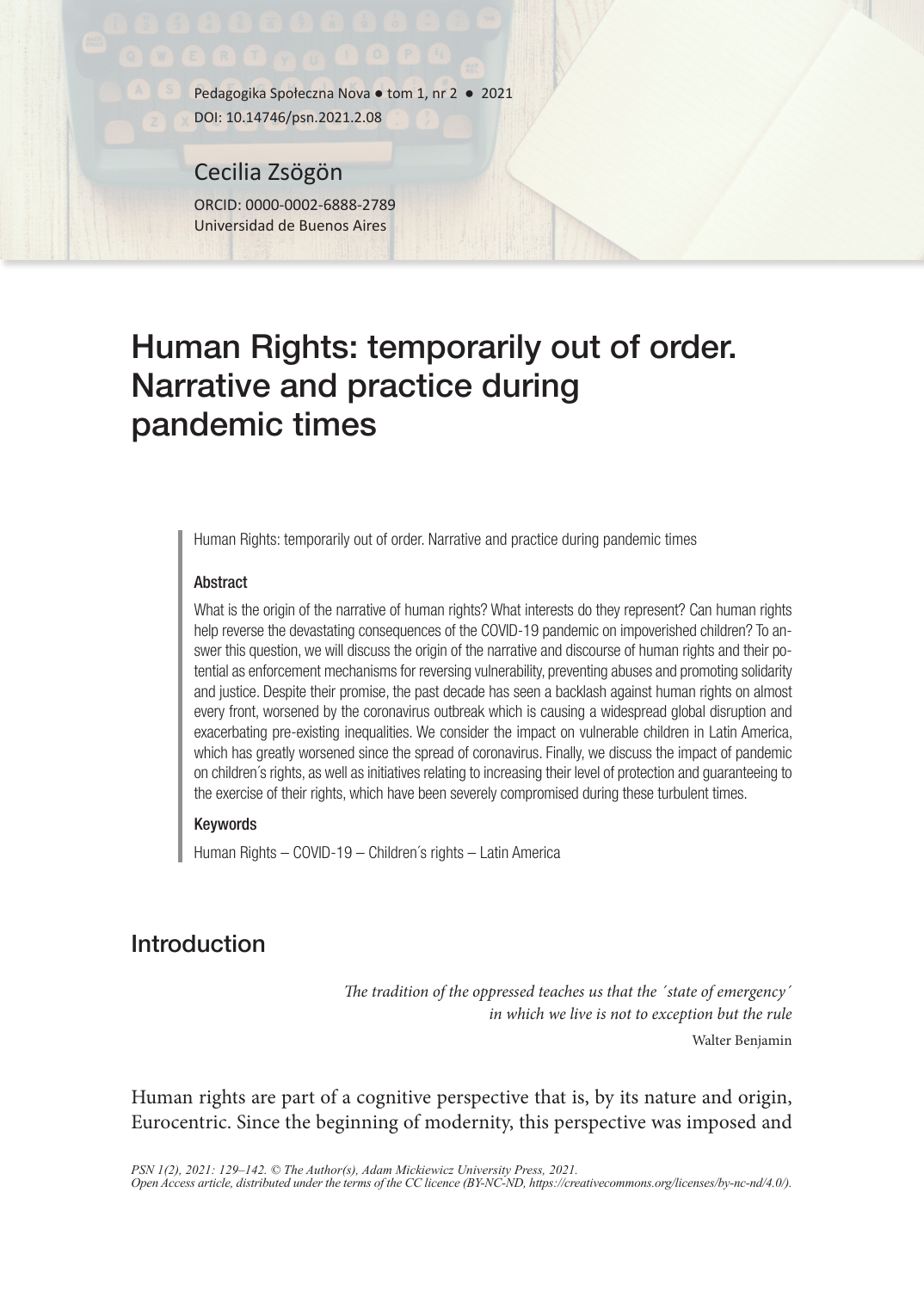accepted throughout the capitalist world as the only possible mode of rationality, transcending the geographical scope of Europe to reach the colonial world. However, we argue that the origin of the discourse and narrative of human rights should not discredit their potential for change in peripheral regions of the world. Just as world superpowers have used the ideology of human rights to rationalize and justify their domination, human rights can also encourage resistance – not based on a formal or legalistic interpretation, but a creative resistance that enables the mobilization of marginal, subaltern narratives, with special focus in the semi-peripheral situation of Latin America.

At a time of widespread conflicts, injustice, poverty and violence, we must resort to whatever instruments promote higher standards of living. In this sense we highlight the potential of human rights as an enforcement mechanism to help create a dignified life for the millions of persons who struggle for survival and recognition. But the past decade has seen a backlash against human rights on almost every front and, most recently, the coronavirus outbreak has disrupted the global economy and exacerbated pre-existing inequalities. Finally, we discuss the negative impact of pandemic on children, which require increasing their level of protection and guarantee access to their rights, severely compromised during these turbulent times.

#### The multiple uses of Human Rights

Human rights are part of a cognitive perspective that is, by its nature and origin, Eurocentric. Since the beginnings of modernity, this perspective was imposed and accepted as the only possible mode of rationality, transcending the geographical scope of Europe to reach the colonial world. Among other consequences, it produced the naturalization of experiences, identities and historical relationships of coloniality and of the geocultural distribution of world capitalist power.<sup>1</sup> The hegemony of Eurocentric thought remains today and constitutes a widespread perspective in Latin America, perhaps due to the fact that "Eurocentrism is not the cognitive perspective of Europeans exclusively, or only of the dominators of world capitalism, but of those educated under its hegemony".<sup>2</sup>

This raises a need for reflection on the cultural and political context of human rights production in order to discuss the presumed universality of knowledge that seeks to suppress alternative/traditional understandings of the world. This "epistemicide" that seeks the homogenization of the world was functional to the colo-

<sup>1</sup> A. Quijano, *Antología Esencial*, Buenos Aires 2014. 2 *Ibidem*, 69.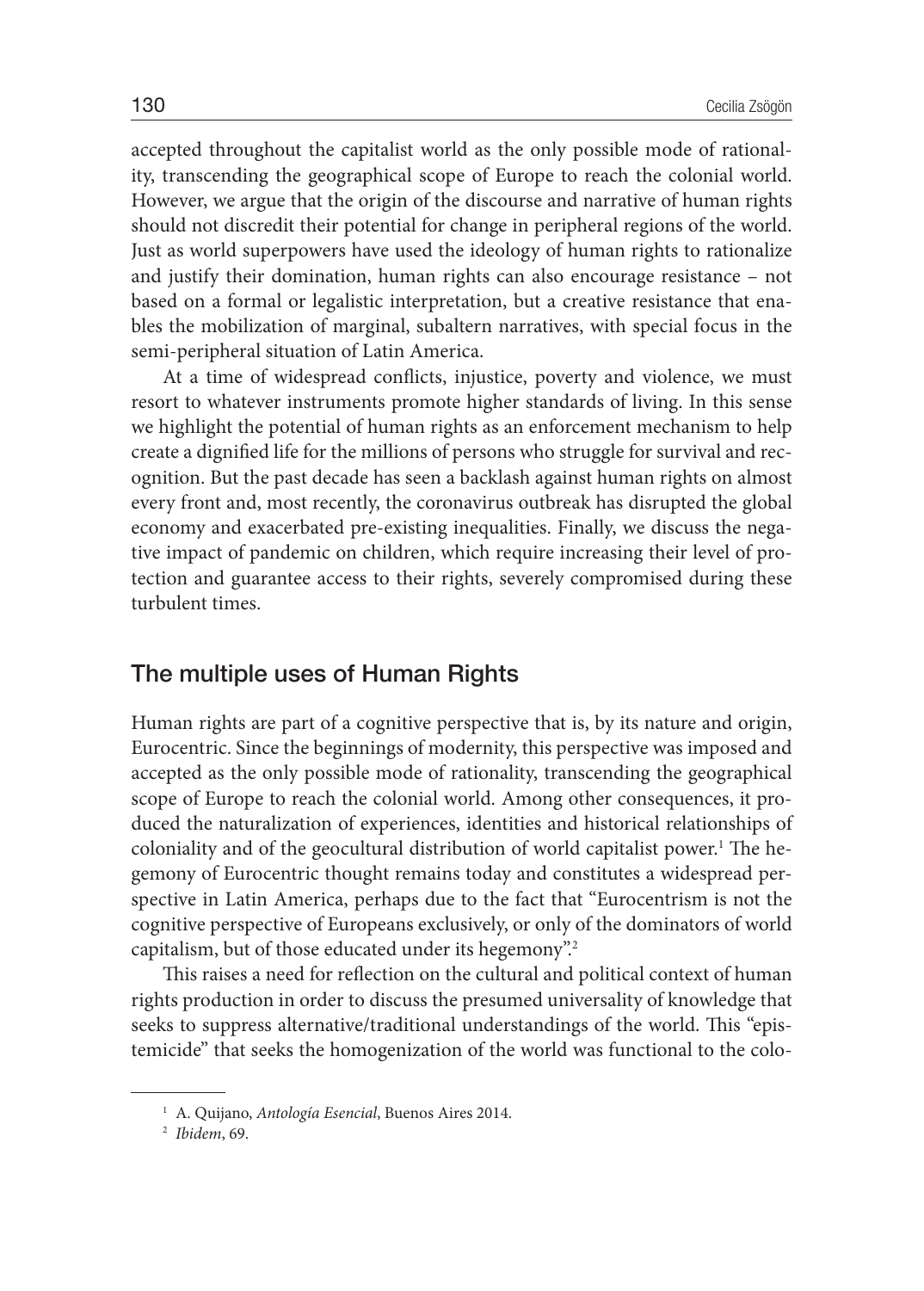nizing mission and was possible thanks to the political, economic and military interventions of modern colonialism and capitalism.3 Another significant discussion addresses the two opposing ideological views at the origin of the debates on human rights. One of them suggests that human rights are concessions or privileges granted to people as individuals, while the other emphasizes their social aspect and sees society as traversed by struggles and conflicts of a historical, constructed nature.4 The dichotomy between the basis for human rights being individual or collective has significant practical consequences; while central countries would have given priority to individual rights over collective rights, in the peripheral countries the opposite trend has been observed.

These tensions were also present in the East-West debate from when the Convention on the Rights of the Child was being outlined: on the one hand, the countries that made up the Soviet bloc were fighting for the primacy of social rights, while the United States opposed it, arguing that "social rights do not exist", since there is nothing that can be demanded that cannot be ultimately attributed to an individual. In this regard, the UN considers human rights to be complementary and mutually reinforcing: "sometimes the value and dignity of persons can only be ensured through the recognition and protection of individual rights as members of a group".5

#### The double standard of human rights

The human rights narrative acquired its current form during the second post-war period, at which time it reflected the political and ideological confrontations underlying the Cold War, a war that was actually "very hot"6 in the countries of the so-called Third World and especially in Africa. During this period and still today, the United States presented themselves as the guarantors of democracy, liberty, and individual rights, while at the same time promoting or supporting dictatorships in Africa, Asia and Latin America.

The political rhetoric of the United States, now as much as at that time, has tended towards the concealment its imperialist role under the democratic cloak of human rights. But Amnesty International mentions that all over the world, on any given day, a man, woman or child is likely to be displaced, tortured, murdered or disappeared at the hands of governments or political armed groups; very often,

<sup>3</sup> B. de Sousa Santos, M.P. Meneses (eds.), *Epistemologías del Sur: Perspectivas*, Madrid 2014.

<sup>&</sup>lt;sup>4</sup> I.G. Shivji, *The Struggle for Democracy*, Tanzania 2003.<br><sup>5</sup> United Nations High Commissioner for Refugees [UNHCR], *Global Trends: Forced Displacement in 2019*, Geneva 2020. 6 A. Quijano, *op. cit*.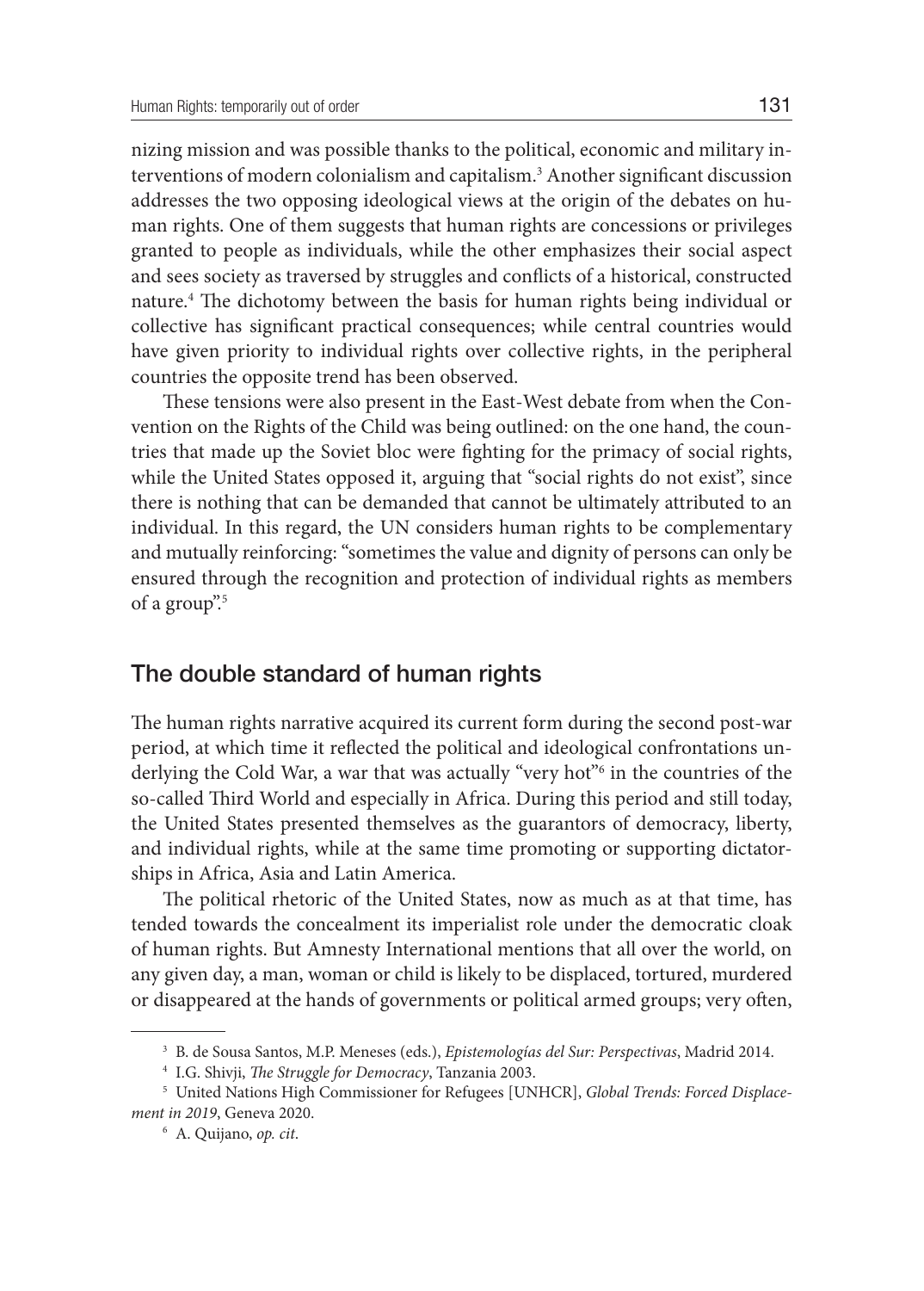the United States shares this responsibility. The double standard of human rights is an ideological operation that conceals the true objective of military interventions in peripheral but strategic regions of the world. It is applied by the United States and other powers that carry out actions that impose their interests even if this implies violating the well-being, autonomy, material and symbolic resources of other regions and their populations, relying on the legitimacy conferred by claiming to act on the behalf of human rights. This double standard is not easily perceived, however, because human rights are usually presented as ahistorical, apolitical and asocial values, "inherent to every human being".

#### The performativity of human rights

Hannah Arent argues that despite being conceived as belonging to all humanity, human rights have only had meaning within sovereign zones from the very moment of their enunciation. For this reason, refugees and stateless persons represent "the very end of human rights", expelled not only from their communities but also from humanity—what she calls "human rightlessness".7 In other words, the people who most need the guarantee and protection of human rights are those to whom these rights are denied; since they are attributed only to persons who were already considered citizens. Nevertheless, human rights law is the consequence of a power struggle to give visibility to certain demands; as Segato states: "the text of the law is the master narrative of a nation and from this derives the struggle to obtain legitimacy and audibility within that narrative; these are real and important symbolic struggles".8 That is to say, the law is the consequence of the symbolic struggle to give legitimacy to certain demands to the detriment of others in the field of power. Again, Segato writes: "despite having its origin in an act of force with which the dominant ethnic group imposes its code on dominated ethnic groups, law thus imposed begins to behave, from the moment of its promulgation, as an arena of multiple disputes and tense interlocutions".<sup>9</sup>

Bourdieu mentions that law confers the status of reality to the social groups whose rights it guarantees, instituting their existence with the "mere act of nomination".10 The power of the nomination transcends the linguistic level to become an operation with real practical consequences. That is why human rights treaties are considered "performative acts of speech" that give entity to what they

<sup>7</sup> H. Arendt, *The Human Condition*, Chicago 1958.

<sup>8</sup> R.L. Segato, *Antropologia e direitos humanos: alteridade e ética no movimiento de expansão dos direitos universais*, "Mana" 2006, *12*(1).

<sup>9</sup> *Ibidem*. 10 P. Bourdieu, *O Poder Simbólico*, Brasil 1989.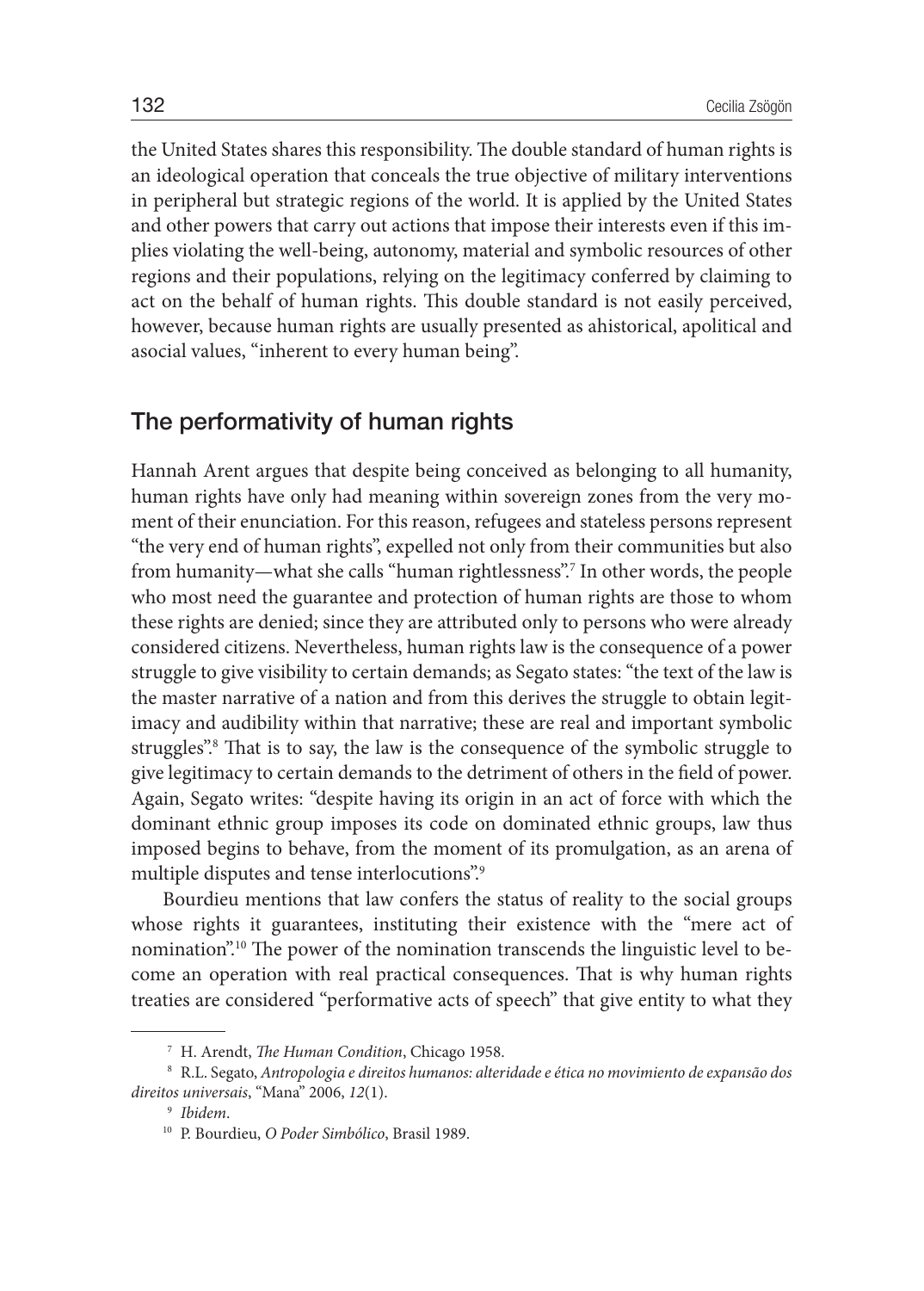represent: "the state of affairs represented in the propositional content of acts of speech acquires existence by the same performativity of the act of speech".<sup>11</sup> In this sense, the great advance of human rights and the rights of the child in postcolonial contexts consists of the "mere act" of naming certain phenomena through which they are given entity. Baxi mentions the impossibility of naming human rights violations in the absence of human rights norms and standards. However, the current proliferation of discourses, actors, agencies, portals, platforms, and other anonymous and massive productions of discourse on human rights may lead to a point where the production of human rights is everyone's business in general, but no one's in particular. The "dense intertextuality" of the enunciation of human rights does not always manage to register and account for the aspirations and concrete struggles of people situated in time and space. For this reason, Baxi tries to identify what aspirations human rights represent and what strategic interests they serve, which leads to the distinction between the text and its interpretation, as well as to the consideration of intertextuality since no text – no narrative – is produced outside of society or of history. One of the problems in this regard has to do with the translation of human rights and their narratives. In this sense, discursive, historical and postcolonial perspectives can help us recognize the political and ideological implications of these treaties. Related is the notion of *subaltern cosmopolitanism,* coined by Santos, which refers to "putting the focus of attention on those who live in misery in a world of abundance" and realizing that understanding of the world greatly exceeds the western understanding of the world. Santos considers that political resistance alone is not enough and that an "epistemological resistance" is also necessary, since this task requires alternative thinking. In this sense, he demands this cosmopolitanism for anyone who is a victim of intolerance and discrimination; anyone whose basic dignity is denied needs a community of human beings. This proposal can be extended to the field of human rights: "many times they [human rights] were, and continue to be, appropriated by subaltern and oppressed social groups to legitimize their causes and strengthen their struggles"12, that is to say that human rights as a symbolic device can be capitalized by both hegemonic and marginal narratives, and in the latter case, contribute to recreate democracy.

In Latin America, the current relevance of the issue of human rights finds its origins in the 1970s due to the proliferation of dictatorships that systematically violated these rights at that time. These events made clear the potential of human rights for political action (other than party politics) and for social change. But because of this, the aforementioned difficulties must be considered and overcome.

<sup>11</sup> U. Baxi, *The future of Human Rights*, Oxford 2002. 12 B. Santos, M.P. Meneses, *op. cit*.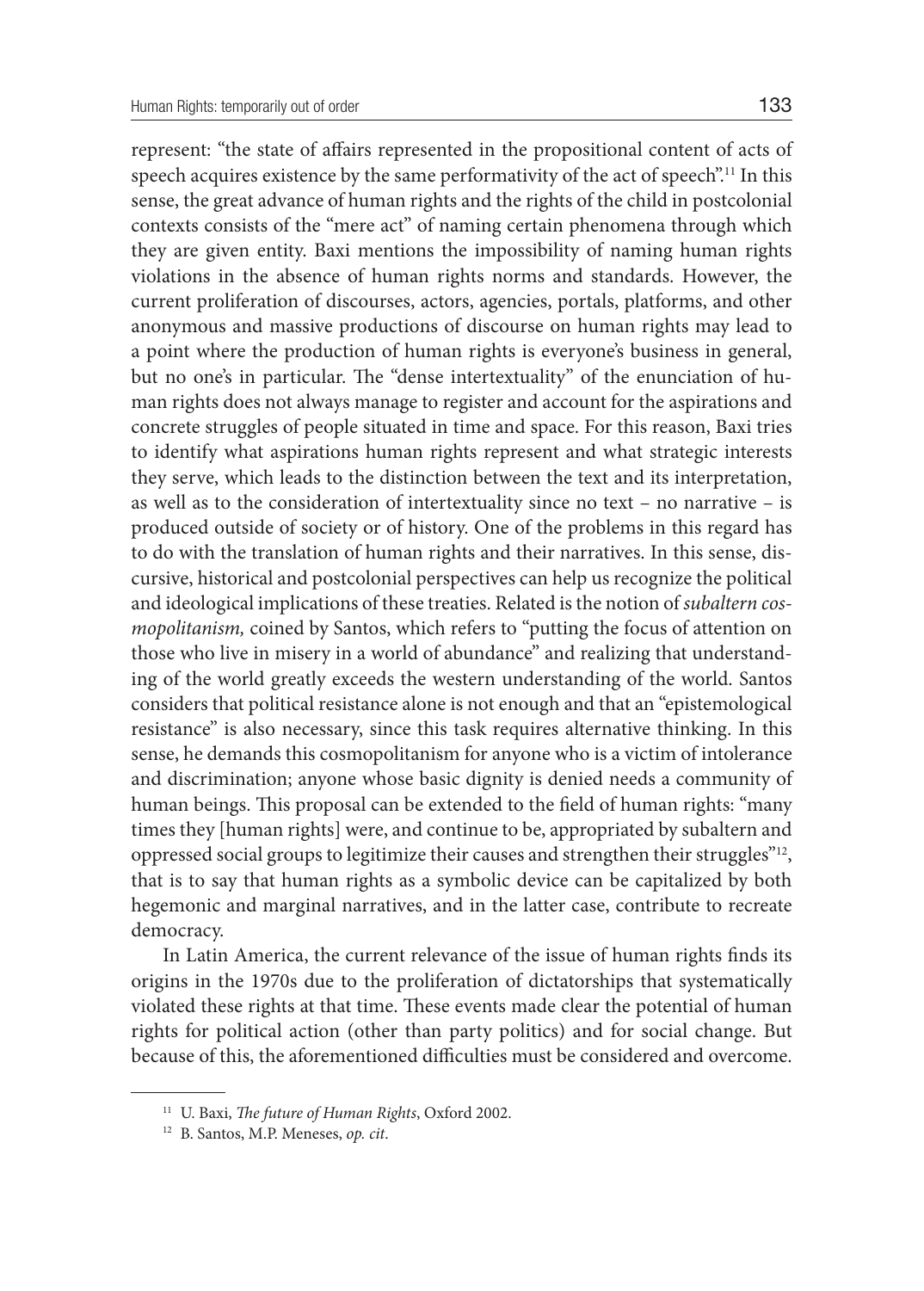Amongst them; the *epistemicide* does not consider the conditions of the context of application, the double standard as a criterion for recognition and differential application, and the material conditions of life that entail reproduction poverty and vulnerability in the region. That is why it is necessary to carry out a creative interpretation of human rights that enables the conditions for the appropriation of rights and the mobilization of marginal narratives based on the specificity of Latin American societies.

#### The backlash against human rights

The backlash against human rights can take many forms, but, though it is not a unified concept, it can be understood to be a strong negative reaction by a state against international human rights law and/or its promoters.13 Those reactions might include the targeting of actors, organizations, minorities, the rejection of a law, etc. – something that can happen in dictatorships but also in democratic regimes with nationalist, authoritarian, populist leaders such as those in Russia, Hungary, Poland, Turkey and many others.

The human rights narrative can be considered one of the greatest moral accomplishments of western civilization. But even though each of the six major human rights treaties has been ratified by more than 150 countries, many of those states remain hostile to human rights. This raises the nagging question of how much human rights law has actually influenced the behavior of governments.<sup>14</sup> The past decade has seen a backlash against human rights in almost every front; including the rights of woman, minorities, migrants, refugees, informal workers and other vulnerable groups, as well as a regression on environmental rights. Many analysts agree that September 11, 2001 changed the situation. Human rights were set back as a number of countries decided that fighting terrorism was the greatest security challenge. This may have seemed "reasonable" but, in the process, many of them committed appalling violations of human rights in the name of counterterrorism. Another problem arises when state interventions appeal to human rights, since they offer an array of narratives, for instance, that justify organized (state) violence. In the international context, the doctrine of "just war", "humanitarian intervention," and more recently the "responsibility to protect" are prominent features in this vein.

<sup>13</sup> S. Dragić, *On the Concept of the 'Human Rights Backlash'*, "Imagining the Human", Vienna 2019.

<sup>14</sup> E. Posner, *The Case against Human Rights*, https://www.theguardian.com/news/2014/ dec/04/-sp-case-against-human-rights [accessed: 20.05.2021].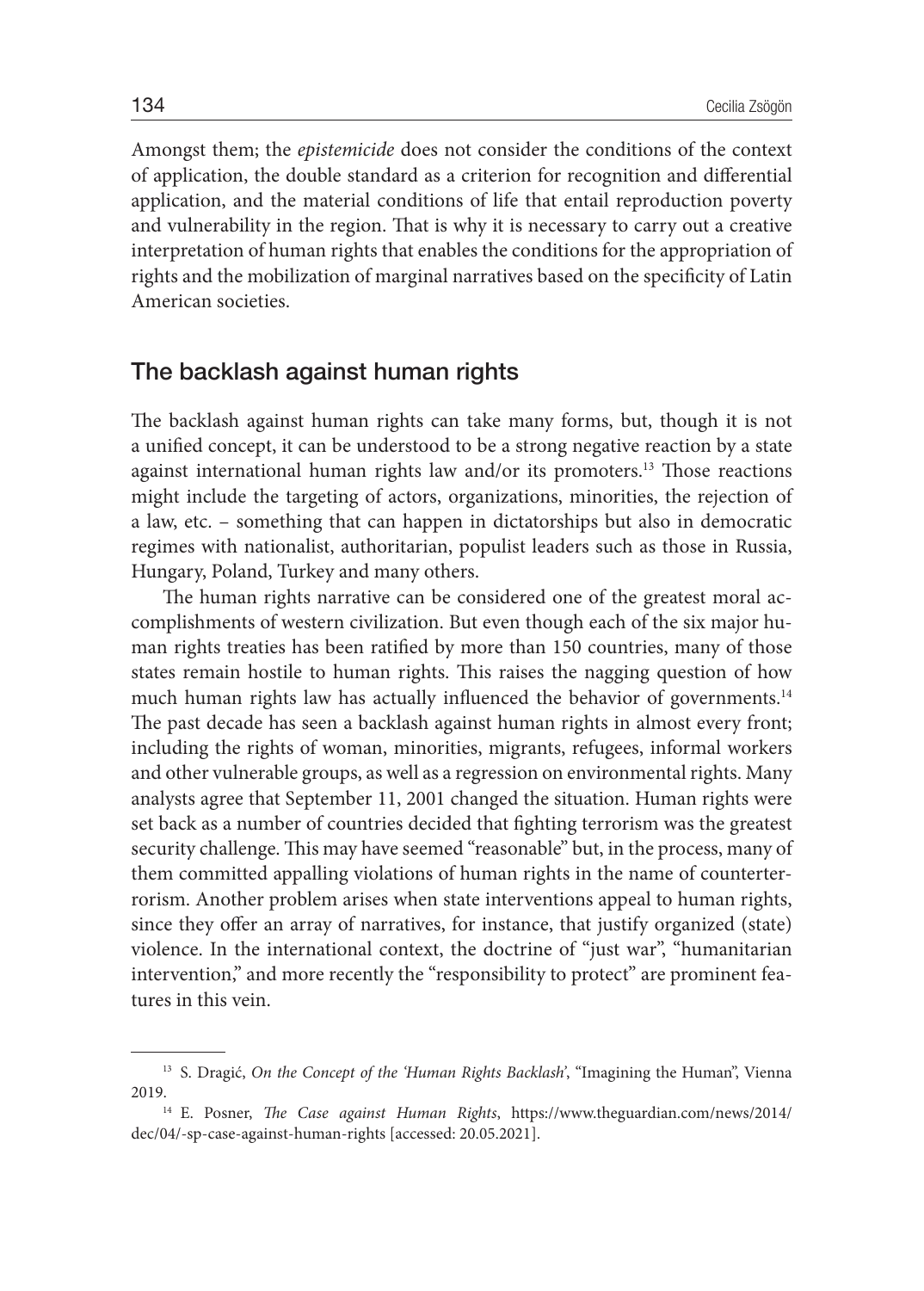Some of the scenarios in which the backlash against human rights can be identified are mention by the UN Assistant Secretary General for Human Rights<sup>15</sup>: in Brazil, one of the largest democracies in the world, every year more than a thousand people are killed by the police. The prohibition of extrajudicial killings is central to human rights law, a tenet that is flagrantly violated in Brazil. This is also commonplace in countries such as India (the world's largest democracy), South Africa, the Dominican Republic and Iran. According to Gilmour, the courts are slow and underfunded so police, under pressure to combat crime, employ extrajudicial methods – such as torture – to extract confessions.

Other facts that reflect this backlash are: the proliferation of detention centers along the United States' southern border, where mostly Central American migrants are being held, with children separated from their families; the application of laws designed to restrict the funding and activities of nongovernmental organizations, especially human rights NGOs; the attacks on LGBTI issues and women's sexual and reproductive rights; the suppression of rights of immigrants and ethnic and religious minorities and the withdrawal of states from human rights institutions and conventions and, in much of the Islamic world, women lack equality, religious dissenters are persecuted and political freedoms are curtailed. This backlash can also be identified in the normalization of long-lasting armed conflicts with no peaceful solution in sight (Syria, Afghanistan, Yemen, Ethiopia, Sudan, Somalia, Libya, Mali, and Maghreb, amongst others).

The estimations of human slavery alone clearly show that something has gone wrong with human rights. According to the International Labour Organization an estimated 40.3 million people are in modern slavery, including 24.9 million in forced labor and 15.4 million in forced marriage. This means that out of every 1000 people in the world, 5.4 of them live in modern slavery; additionally, 1 in 4 victims are children.16

#### Impact of COVID-19 in the situation of childhood

The backlash of the last few years against human rights has been worsened by the coronavirus outbreak which has severely disrupted the global economy and poses enormous health, educational, environmental and social challenges to governments and populations around the world. The COVID-19 pandemic has been con-

<sup>15</sup> A. Gilmour, *The Global Backlash Against Human Rights*, https://www.ohchr.org/EN/NewsEvents/Pages/DisplayNews.aspx?NewsID=23202&LangID=E [accessed: 27.05.2021].

<sup>16</sup> International Labour Organization [ILO], *Global Estimates of Modern Slavery: Forced Labour and Forced Marriage*, Geneva 2017.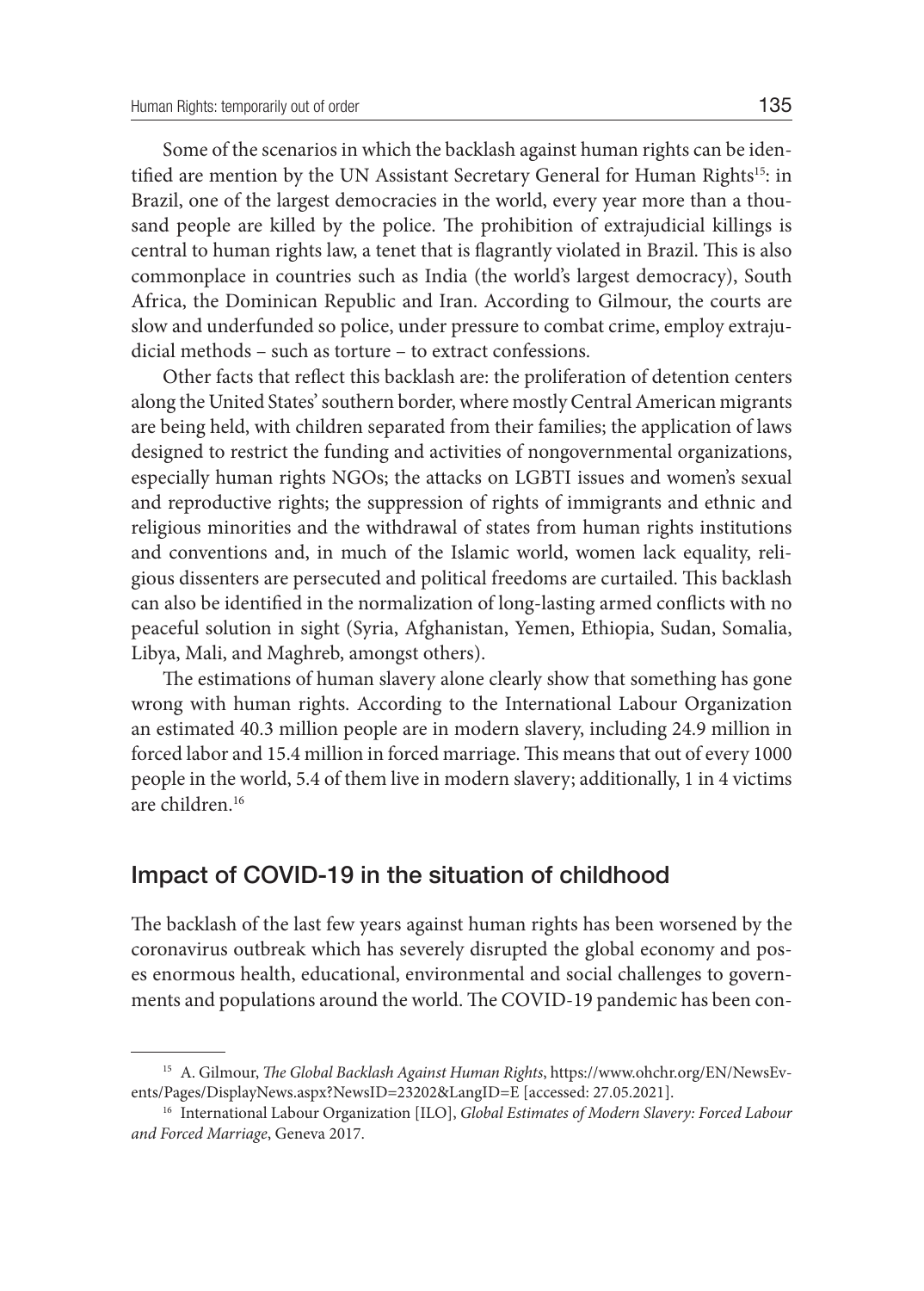sidered "the most crucial global health calamity of the century"<sup>17</sup> and "the greatest challenge that humankind has faced since the Second World War".18 It has been especially devastating for children and their rights, especially after the lockdown and confinement measures, and for children in situation of vulnerability. While children who contract COVID-19 seem to have fewer symptoms and mortality rates than other groups, there are several immediate socio-economic impacts that directly affect children and risks for the protections of children that are emerging daily due to the measures taken to prevent and contain the virus.<sup>19</sup> The OHCHR<sup>20</sup> states that lockdowns and confinement measures have severe effects on children's rights to health (both mental and psychical), as well as on their rights to education, to play, to a family environment and to be free from violence, amongst others. They also point out that children may be confined in homes that are overcrowded or do not meet adequate standards of living.

Education is one of the elements of society that was most drastically reshaped by the coronavirus pandemic and the closure of schools all over the world. According to UNESCO<sup>21</sup> 90% of the world's student population was affected by school closures. Schools have been completely closed for almost an entire year for more than 168 million children globally.<sup>22</sup> This crisis has exposed the disparities in countries' emergency preparedness, internet access and availability of learning materials. Many public schools were not set up to implement virtual lessons because they did not have the technology or the equipment to provide online teaching. While children aged 13 and older may already be familiar with social media, the pandemic has introduced younger children to social networking tools that may not be designed for them and for which they may have limited preparation.<sup>23</sup>

A problem that may be hard to ascertain is that, according to the United Nations, half of the world has no internet access. Even for the other half, there are other difficulties, one of them being the oversized influence of big tech companies

<sup>17</sup> World Health Organization [WHO], *Coronavirus Disease (COVID-19) Pandemic*, 2020, https://www.who.int/emergencies/diseases/novel-coronavirus-2019 [accessed: 17.06.2021].

<sup>18</sup> United Nations [UN], *COVID-19 Response,* 2021, https://www.un.org/en/coronavirus/unsecretary-general [accessed: 02.06.2021].

<sup>19</sup> Human Rights Watch [HRW], *COVID-19´s Devastating Impact on Children*, https://www. hrw.org/news/2020/04/09/covid-19s-devastating-impact-children [accessed: 15.05.2021].

<sup>20</sup> UN High Commissioner for Human Rights [OHCHR], *Annual Report 2020: Human Rights at the Heart of COVID-19 Response and Recovery*, https://www.ohchr.org/EN/News Events/Pages/ Annual-Report-2020.aspx [accessed: 12.05.2021].

<sup>21</sup> UNESCO, *Educational Disruption and Response*, https://en.unesco.org/covid19/educationresponse [accessed: 14.06.2021].

<sup>&</sup>lt;sup>22</sup> UNICEF, *The Impact of COVID-19 on Children's Access to Justice?*, United Nations Children's Fund, Division of Data, Analytics, Planning and Monitoring, 2021.

<sup>23</sup> UNICEF, *op. cit*.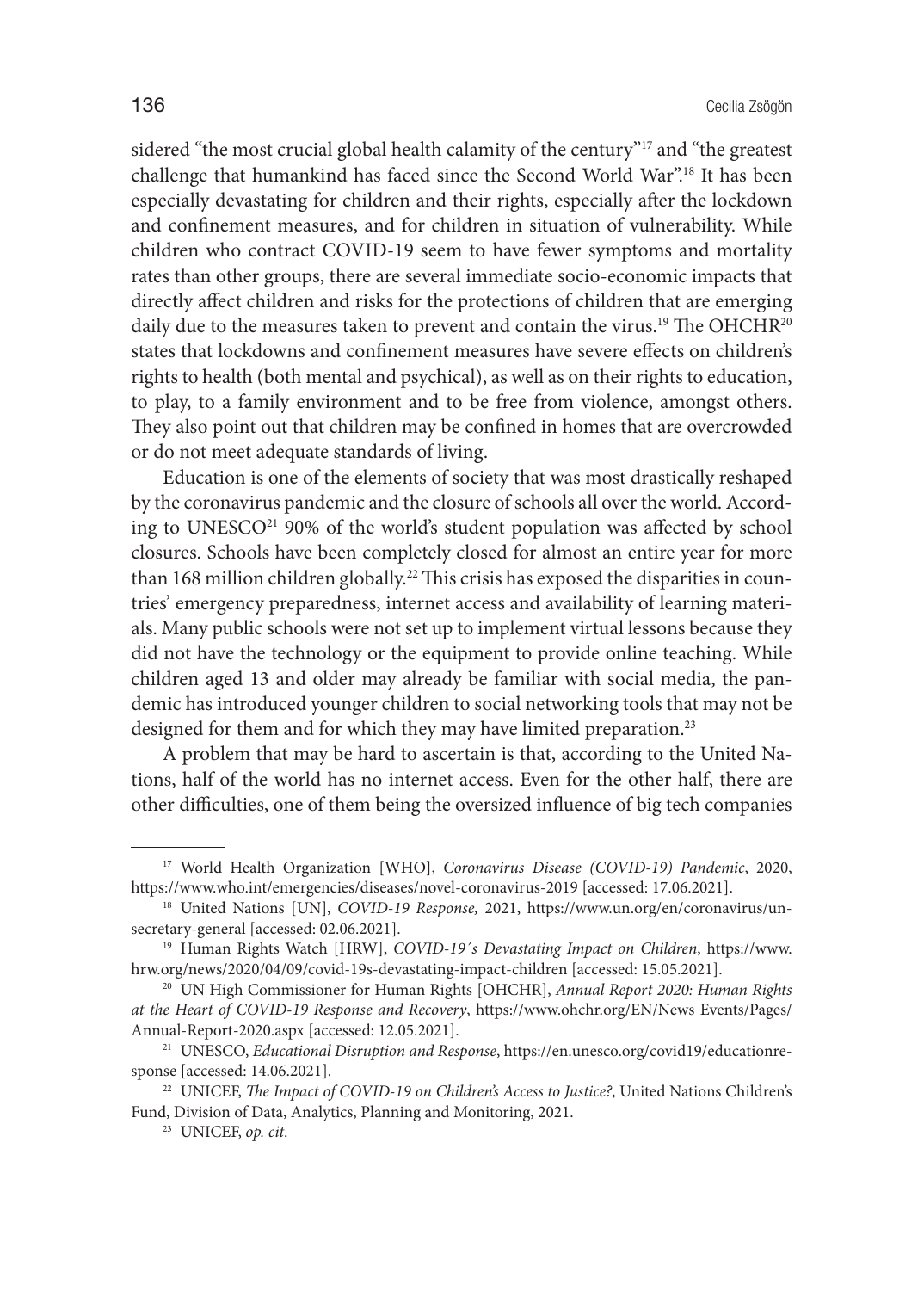in shaping education policy and how little information they provided as to how they are processing the data of children. The debate on children's digital rights is in its infancy so most governments still have not passed data protection law for children, nor have many schools included privacy clauses in contracts with Ed Tech providers.24 The COVID-19 pandemic has also heightened the risk of sexual exploitation of children online. Spending more time online may increase the likelihood that children come into contact with online predators $25$  and Europol has reported than there has been an increased online activity by those seeking child abuse materials, as a result of COVID-19. Finally, child abuse is less likely to be detected during the COVID-19 crisis, as child protection agencies have reduced monitoring to avoid spreading the virus, and teachers are less able to detect signs of ill treatment with schools closed.26

The situation is especially delicate for children in vulnerable situations such as those on the move, in conflict zones, in detention, or street children that may not have access to an adequate standard of living, including housing, food, water, sanitation and hygiene. Millions of children are detained in the justice system, but also millions live in overcrowded camps as refugees, migrants or internally displaced children. Here the impossibility to implement basic measures, like social distancing or frequent hand washing, may facilitate the spread of COVID-19. But also, there's evidence of a reduction of immunizations and treatment for other diseases, which has shown a dramatic increase in deaths from malaria, HIV/AIDS, and tuberculosis. Another problem is that the widespread job and income loss has increased rates of child labor, sexual exploitation and child marriage. According to HRW more than 80 million jobs were lost in 2020, but the pandemic also led to a huge reduction in working hours and pushed millions into "working poverty". Women and young people have been disproportionately hit and it could take years to return to full employment for those who exited the labor market during last year. In this report, HRW also warns that, as the global death toll from COVID-19 increases, a large number of children will be orphaned and vulnerable to exploitation and abuse.

According to the World Health Organization, as for September 2021, there have been more than 218 million confirmed cases of COVID-19 – including 4.5 million deaths – which has already left many children without one or both parents or other caregivers. And orphaned children will be particularly vulnerable to diverse forms of exploitation, including trafficking, sexual exploitation and forced labor. This is a tragic reversal of the progress of rights of child have made in the past few years despite the downward trend in human rights more generally.

<sup>24</sup> HRW, *op. cit*.

<sup>25</sup> UNICEF, *op. cit*.

<sup>26</sup> HRW, *op. cit*.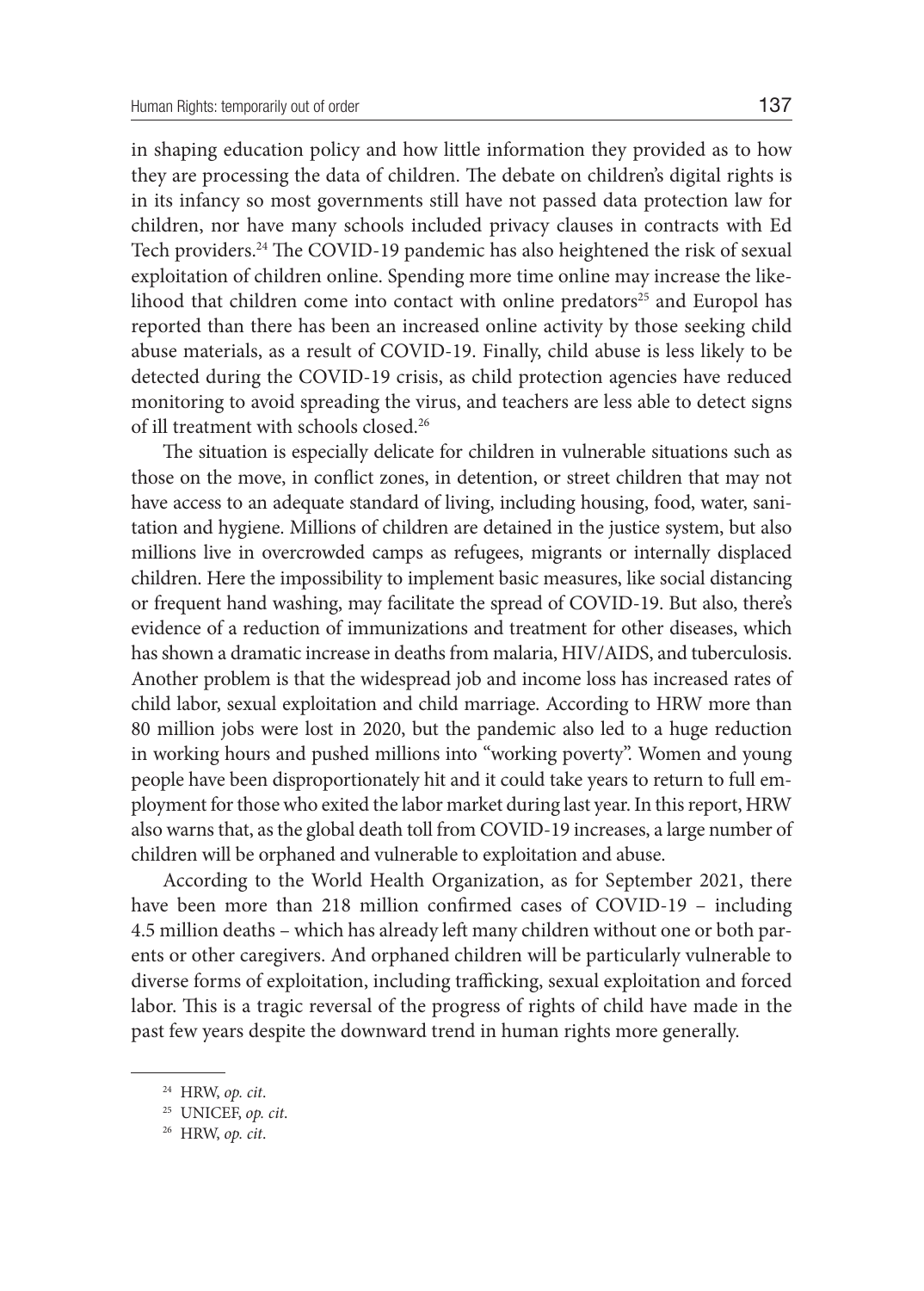In contexts of poverty where children were already struggling with adversity, boys and girls who cannot continue with their education become potential victims of child labor and trafficking for exploitation purposes. This is a widespread reality in peripheral countries where millions of boys and girls are forced to work to contribute to the subsistence of their family or to guarantee their own. In Latin America and the Caribbean at least 140 million people work in informality, which represents around 50% of laborers. Poverty and extreme poverty in Latin America reached levels in 2020 that had not been observed in the last twenty years (more than 200 million people are poor in the region) as well as a worsening of inequality, employment rates and labor participation, especially for women, due to COVID-19 and despite the emergency social protection measures those countries have adopted to stop it.<sup>27</sup>

It may seem a little ironic that it was last year, 2020, when the ILO Child Labour Convention on the Worst Forms of Child Labor (Convention No. 18228) achieved its universal ratification. Not only this, also, for the first time in the ILO's history, an International Labor Convention has been ratified by all 187 member States. Also, the Convention is the most rapidly ratified convention in the history of the organization, since its adoption 21 years ago by the International Labour Conference. Even more ironic may seem the fact that 2021 has been designated as the International Year for the Elimination of Child Labour by United Nations member States.<sup>29</sup>

### How human rights narrative could be made operative

Understanding the conflictive origin of the discourse on human rights constitutes a preliminary step for their reconceptualization as instruments of recognition that make them operative in the peripheral societies of the world system. Shivji pro-

<sup>27</sup> ECLAC/ILO, *Coyuntura Laboral en América Latina y el Caribe. El trabajo en tiempos de pandemia: desafíos frente a la enfermedad por coronavirus (COVID-19)*, https://www.cepal.org/es/publicaciones/45557-coyuntura-laboral-america-latina-caribe-trabajo-tiempos-pandemia-desafios-frente [accessed: 08.05.2021].

<sup>&</sup>lt;sup>28</sup> It states: "Each Member which ratifies this Convention shall take immediate and effective measures to secure the prohibition and elimination of the worst forms of child labour as a matter of urgency", including: all forms of slavery or practices similar to slavery, such as the sale and trafficking of children, debt bondage and serfdom and forced or compulsory labour, including forced or compulsory recruitment of children for use in armed conflict; the use, procuring or offering of a child for prostitution, for the production of pornography or for pornographic performances; for the production and trafficking of drugs and the work which, by its nature or the circumstances in which it is carried out, is likely to harm the health, safety or morals of children.

<sup>&</sup>lt;sup>29</sup> Also International Year of Peace and Trust, Creative Economy for Sustainable Development and International Year of Fruits and Vegetables.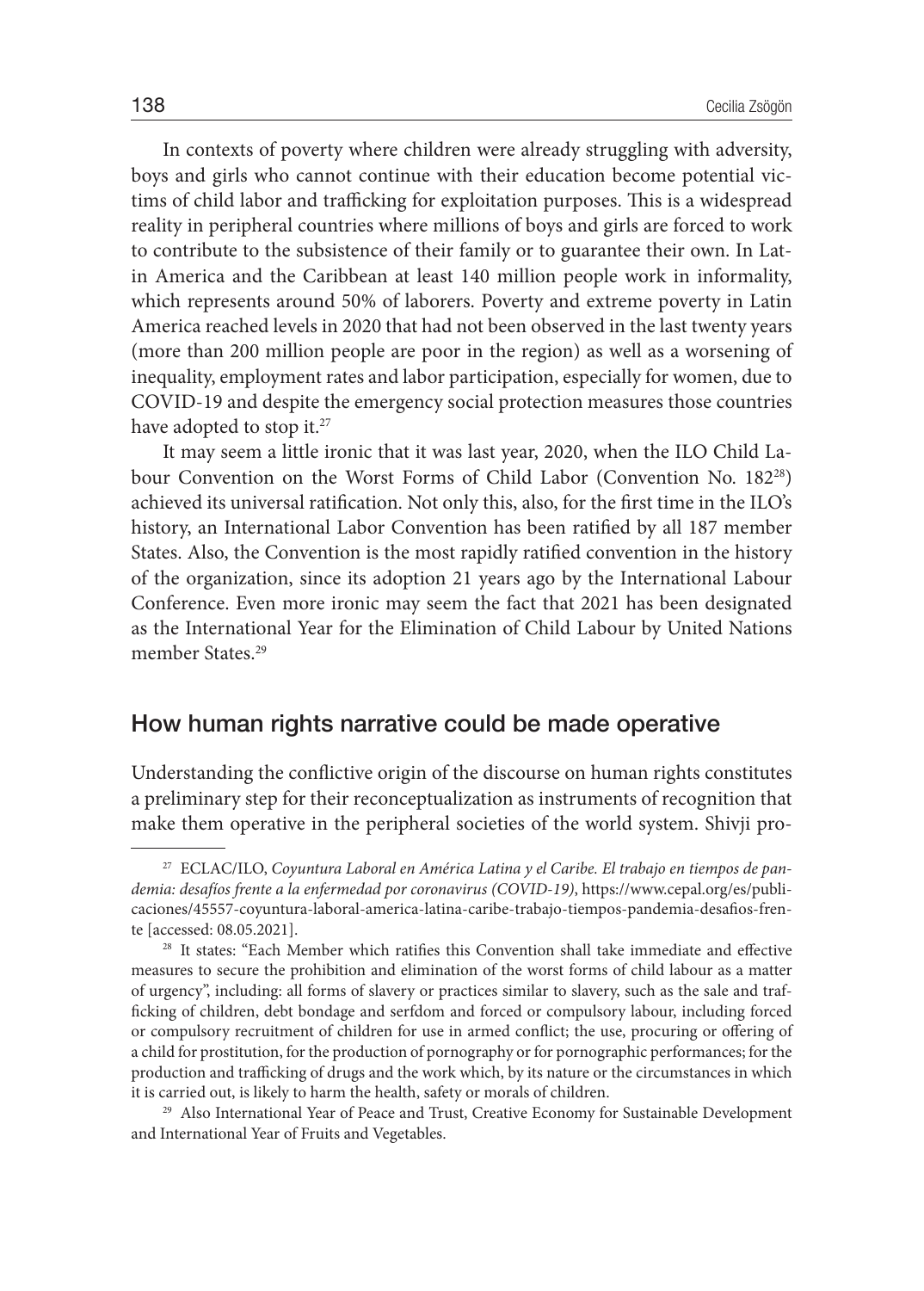vides many examples of creative uses of human rights, one of them concerning the "right to life", which in mainstream interpretations has been used as the basis of campaigns against the death penalty and torture. But in the poorest countries, lawyers and activists have extended the right to life to shelter, shelter, food and land, since no person can live without the means of subsistence. Upendra Baxi $30$  points out that it is about the "right to be human". As Shivji<sup>31</sup> argues; just as the dominant interests have used the ideology of human rights to rationalize and justify their domination, the forces that seek to resist to that domination can – and should – use human rights to mobilize their resistance.

The origin of the discourse and narrative of human rights should not lead to underestimate the need or possibility of its implementation in the context of Latin American societies. Not based on a formalistic or "legalistic" interpretation, but a creative, "counter-hegemonic" one that contributes to the recreating the specificity of territorial anchoring without renouncing the basic postulates of human rights treaties.

Regarding the aforementioned origin and Eurocentric nature of these treaties, we must consider that the Universal Declaration of Human Rights was adopted in 1948 when the world was emerging from one of the bloodiest war conflicts in history. At that time, rights were still far from "universal", with two-thirds of the world's population living in colonized countries and having been termed "natives". Additionally, the rights presented a clearly individual cut, for example: freedom of expression, freedom to "worship God" in a way that each one considered convenient, among others. They did not address issues such as freedom from colonial oppression or the right to self-determination.

Therefore, to account for the impact that the Convention and human rights in general can have on the lives of children, we must reflect on the origin of their narratives. Historically there have been (at least) two childhoods: one with a guarantee of inclusion in traditional socialization mechanisms and an excluded childhood, in which children do not have, in practice, their rights guaranteed. This – apparent – paradox leads us to reflect on the "double standard" of human rights, which implies a differential recognition according to the socioeconomic belonging of individuals. The discourse of human rights cannot be dissociated from the social and economic context in which the inequities that affect childhood take place, just as the negative effects of the capitalist system cannot be mitigated through partial social regulation since, as Samir Amin mentions and, before him, Polanyi and Karl Marx; "economic values are embedded in social reality".

<sup>30</sup> U. Baxi, *Human Rights in a Posthuman World: Critical Essay*, Oxford 2007.

<sup>31</sup> I.G. Shivji, *op. cit*.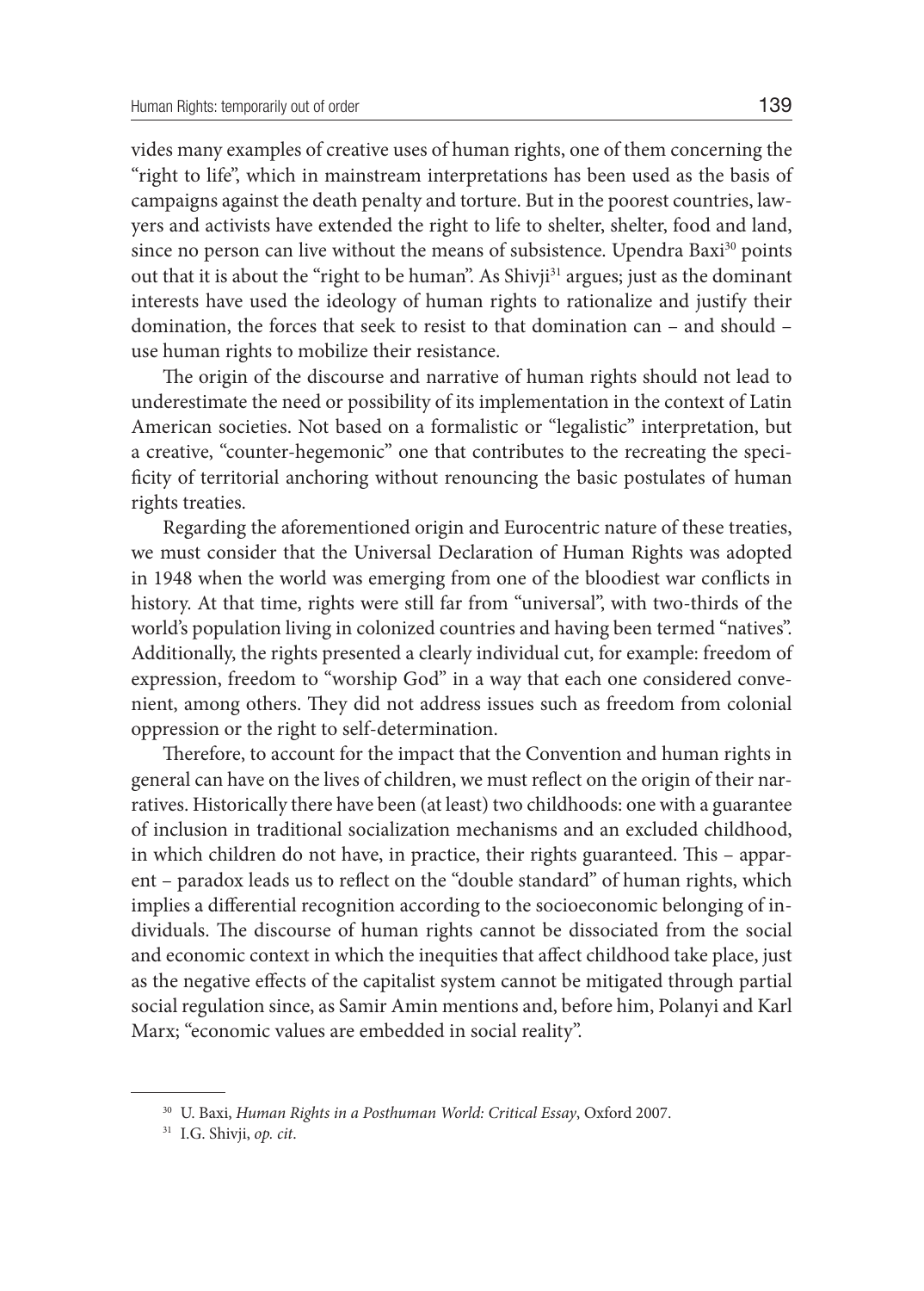#### **Discussion**

The human rights narrative in general and the rights of the child more specifically can help place the effects of inequality on the most vulnerable sectors of the population onto the political and social agenda and translate into institutional actions and programs that work in favor of childhood welfare. This creative and counter-hegemonic reading implies taking them out of the realm of the universal and ahistorical and placing them, as Pilotti<sup>32</sup> suggests, in a historical and contingent social structure. In this way we avoid the formalism in which rights are presented isolated from context, thereby preventing their appropriation as a historical product result of power struggles for the imposition of a meaning. On the other hand, the importance of linking legal order to historical, economic and social circumstances is argued by Pilotti since the ratification of the Convention on the Rights of the Child in Latin America throughout the decade 1990 can be considered, in the words of Bourdieu<sup>33</sup>, to be "the circulation of a text without its context". However, the implementations of human rights treaties demand overcoming the resistance product of the cultural specificities of the context and the ideological struggles for the imposition of a meaning of childhood.

Finally, it could be argued that human rights law has failed to accomplish its objectives, since there is little evidence that human rights treaties, on the whole, have improved the wellbeing of people.<sup>34</sup> Moreover, at a time of widespread conflict, injustice, poverty and violence, we must resort to whatever instruments promote higher standards of living. In this sense we highlight the potential of human rights as enforcement mechanisms to help achieve a life of dignity for the millions of people who struggle for survival and for recognition. This potential can be identified in multiple initiatives, especially those involving younger generations; amongst them:

- Global activism, especially digital activism since social media has become the key site where protest identities are created, channeled, and contested, making digital platforms critical for understanding the emergence and persistence of protest movements $35$ ;
- Young people and youth-led protest movements which have embraced digital technologies to campaign and raise awareness on climate change, racial

<sup>&</sup>lt;sup>32</sup> F. Pilotti, *Globalización y convención sobre los Derechos del Niño: el contexto del texto*, Washington 2000.

<sup>33</sup> P. Bourdieu, *op. cit*.

<sup>&</sup>lt;sup>35</sup> P. Gerbaudo, E. Treré, *In Search of the 'We' of Social Media Activism: Introduction to the Special Issue on Social Media and Protest Identities*, "Information, Communication & Society" 2015, *18*(8), 865–871.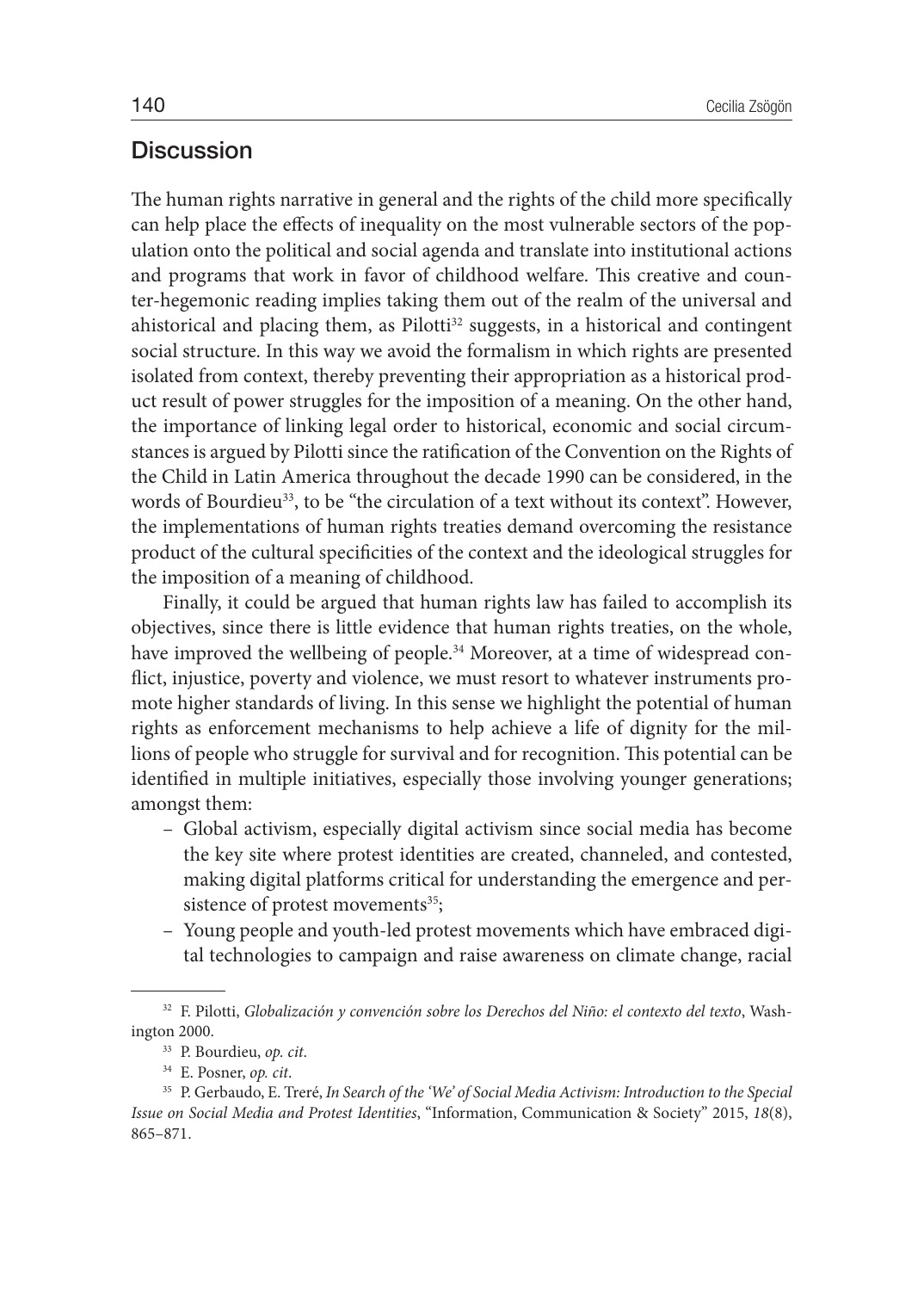injustice, voting rights and other surfacing inequalities, using digital platforms and redefining civic engagement<sup>36</sup>;

– Women's movements that are shaping policies, practices, and conversations; pursuing crucial efforts to preserve or advance human rights, despite huge and often violent opposition.

Currently, across multiple issues, young people are becoming active participants in driving dialogues with policy-makers, empowering the citizens of the communities in which they reside, taking an active role in shaping the future, as they demand awareness but also change. From climate to health to politics, young people are the most affected and they are building upon existing issues and movements, creating new alliances and driving conversations and action.<sup>37</sup> In this sense, it is clear that new generations are relying on values and ideas deeply rooted in the human rights narratives to change the status quo and finding ways to enact change for a better future.

## **Bibliography**

Arendt H., *The Human Condition*, Chicago 1958.

Baxi U., *Human Rights in a Posthuman World: Critical Essay*, Oxford 2007.

Baxi U., *The Future of Human Rights*, Oxford 2002.

Bourdieu P., *O Poder Simbólico*, Brasil 1989.

de Sousa Santos B., Meneses M.P. (eds.) *Epistemologías del Sur: Perspectivas*, Madrid 2014.

Dragić S., *On the Concept of the 'Human Rights Backlash'*, "Imagining the Human", Vienna 2019.

- ECLAC/ILO, *Coyuntura Laboral en América Latina y el Caribe. El trabajo en tiempos de pandemia: desafíos frente a la enfermedad por coronavirus (COVID-19)*, https://www.cepal.org/es/publicaciones/45557-coyuntura-laboral-america-latina-caribe-trabajo-tiempos-pandemia-desafios-frente [accessed: 08.05.2021].
- Gerbaudo P., Treré E., *In Search of the 'We' of Social Media Activism: Introduction to the Special Issue on Social Media and Protest Identities*, "Information, Communication & Society" 2015, *18*(8), 865–871.
- Gilmour A., *The Global Backlash Against Human Rights*, https://www.ohchr.org/EN/NewsEvents/ Pages/DisplayNews.aspx?NewsID=23202&LangID=E [accessed: 27.05.2021].
- Human Rights Watch [HRW], *COVID-19´s Devastating Impact on Children*, https://www.hrw.org/ news/2020/04/09/covid-19s-devastating-impact-children [accessed: 15.05.2021].
- International Labour Organization [ILO], *Global Estimates of Modern Slavery: Forced Labour and Forced Marriage*, Geneva 2017.
- Jaisinghani P., *3 Ways COVID-19 Has Changed Youth Activism*, https://www.weforum.org/ agenda/2020/10/3-ways-covid-19-has-changed-youth-activism/ [accessed: 20.05.2021].

<sup>37</sup> *Ibidem*.

<sup>36</sup> P. Jaisinghani, *3 Ways COVID-19 Has Changed Youth Activism*, https://www.weforum.org/ agenda/2020/10/3-ways-covid-19-has-changed-youth-activism/ [accessed: 20.05.2021].